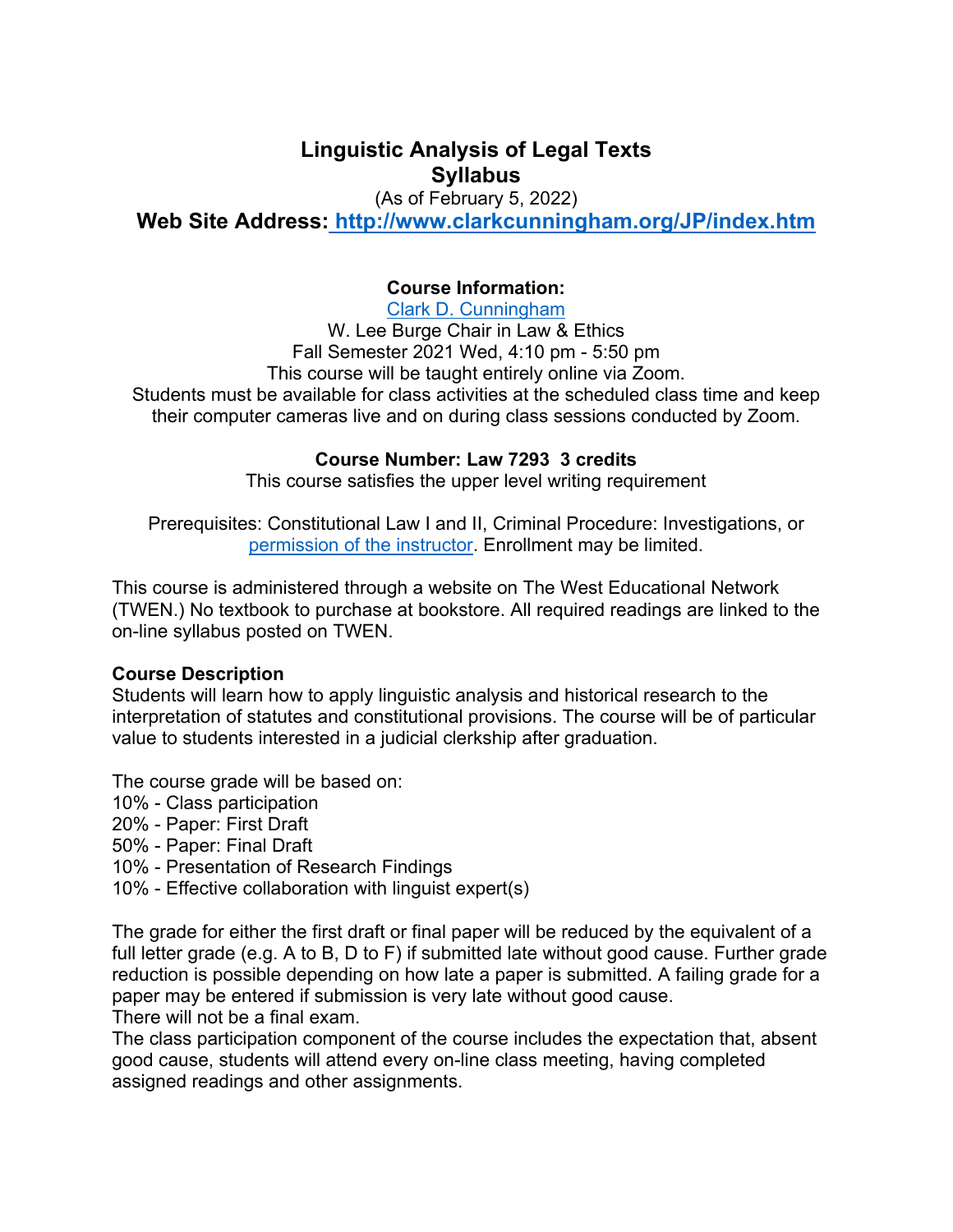If a student is going to miss class or has missed class and needs an excused absence, or needs modification of a required assignment deadline, because of illness or quarantine the student is required by the University to submit documentation of medical need to the Office of the Dean of Students through the online form at: https://deanofstudents.gsu.edu/student-assistance/professor-absence-notification/ . The instructor will be notified by the Dean of Students office staff; there is no need to submit any paperwork to the instructor. Students with medical needs will be accommodated but must submit all the necessary details through the online form to the Office of the Dean of Students.

## **Required Materials**

All required readings will be linked to the syllabus. There is no text to purchase at the bookstore.

## **Contact Information**

Clark D. Cunningham Office 210 Phone: (404) 413-9168 Fax: (404) 413-9225 Email: cdcunningham@gsu.edu Home page: www.ClarkCunningham.org

## **Class One (Wed, Aug 18, 4:10 – 5:50 pm – via Zoom)**

Assignments:

- 1) Before class: complete short, online Student Questionnaire and Learning Contract (timely completion counts toward class participation grade)
- 2) Students Present New Insights on Original Meaning of Constitution to Judges using "Big Data" of Corpus Linguistics, GSU College of Law News, May 21, 2018 (https://news.gsu.edu/corpus-linguistics)
- 3) Aaron Blake, A big Trump case hinges on the definition of 'emoluments.' A new study has bad news for him (Washington Post Jan 29, 2019)
- 4) Law Journal Editorial Board, On Language, Lawyers and Judges Don't Have All the Answers (March 22, 2019)
- 5) Go to Workshop on Law & Linguistics (Oct 18, 2019), select **10:05 am 10:50 am** andWatch video, viewing the following presentations from time code 10:53 to time code 38:46) (28 minutes total)
	- a. Prof. Jesse Egbert, Professor of Linguistics, Northern Arizona University, *Guiding Principles for Linguists Involved in Legal Interpretation* (time code  $10:53 - 15:24$
	- b. Prof. Cunningham, *Context of In Re Trump amicus briefs* (time code 15:24  $-24:00)$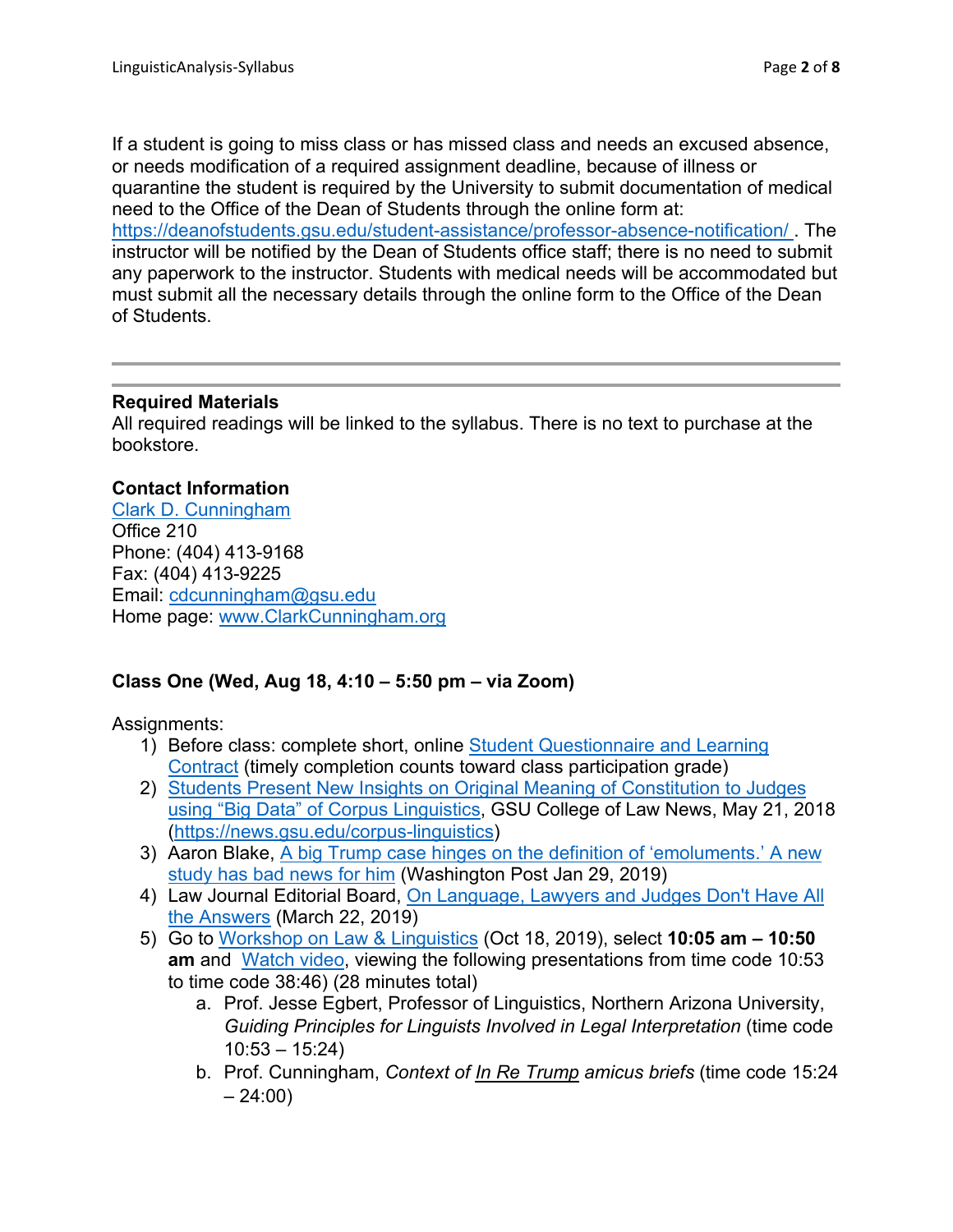- c. Prof. Egbert, *Corpus Linguistic Analysis of Emolument* (time code 24:00 29:26)
- d. Prof. Eric Friginal, GSU Dept of Applied Linguistics: *Overview of Corpus Linguistics* (time code 29:58 – 38:46)
- 6) Ann E. Marimow & Jonathan O'Connell, Court revives lawsuit targeting Trump's business dealings at D.C. hotel (Washington Post May 14, 2020)
- 7) In re Trump, 958 F.3d 274, 286 (2020) (1 page) (citing Cunningham-Egbert *amicus* brief), dismissed as moot following inauguration of President Joe Biden (592 U.S. \_\_\_ Jan 25, 2021)
- 8) View the following two student presentations and expert panel comments from Spring 2021 posted at http://www.clarkcunningham.org/JP/index.htm (scroll halfway down the page for the links) – each video is about 20 minutes long
	- a. Wednesday, April 14, 2021, Ellen Messer, A Corpus Linguistics Analysis of "Unreasonable" at the Time of the Founding Time Code 0:03:16 – 0:23:47
	- b. Wednesday, April 21, 2021, Abigail Coker, Corpus Linguistics and The Ordinary Meaning of the Appointments Clause's "Inferior Officers" Time Code 1:14:40 – 1:37:43
- 9) Create a free account at Law & Corpus Linguistics: BYU Law to use Corpus of Founding Era American English - COFEA (complete this before class)
- 10) Discussion Assignment: "office of honor, trust or profit"
- 11) *State v Nelson*, Supreme Court of Georgia. During Class Two on August 25, students will "moot" Prof. Cunningham to help him prepare for oral argument in the *Nelson* case in the Georgia Supreme Court on August 26. The following *Nelson* readings do not need to be completed by Class One but should be reviewed sufficiently in advance of Class Two so students can prepare "moot" questions for Prof. Cunningham.
	- **a.** Order granting appeal
	- **b.** Order for oral argument
	- **c.** Oral argument (by zoom) scheduled for 10am docket on August 26. Oral argument can be watched by students in real time or when archived by the Court on August 27.
	- d. *Amicus* brief filed in *State v Nelson* (20 pp)

**Class Two (Wed, Aug 25, 4:10 – 5:50 pm – via Zoom)** 

## **Assignments and Quizzes– complete all using TWEN Assignment Drop Box Due 4pm on Aug 25**

**1) COFEA Quiz** (4 multiple choice questions) (Preview instructions and questions) **2) Assignment 1: Register to use GSU academic license for the English Corpora website**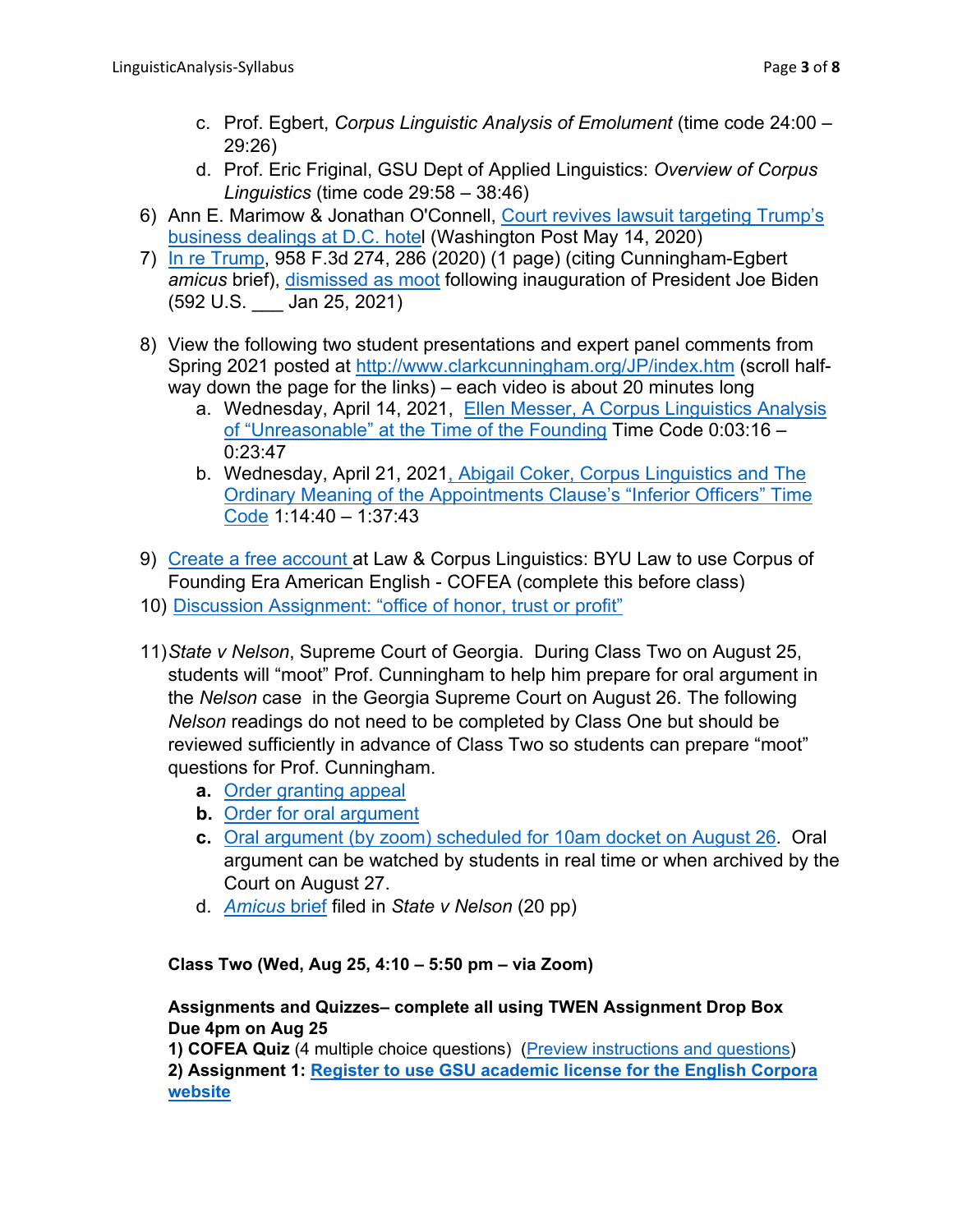**3) COHA Quiz: (1 multiple choice question) (Preview question)** 

**4)** *Nelson* **Moot Court Quiz: write down two questions for Prof Cunningham (read these instructions before going to Drop Box to complete the quiz)** 

#### **Readings**

- 12) First Draft (Oct 4 deadline) and Final Paper (new deadlines)
- 13) Memo on Possible Paper Topics
- 14) Corpus of Contemporary American English (COCA): Short Introduction (pdf version)
- 15) Corpus of Historical American English (COHA): Short Introduction
- 16) Mark Davies, *English-Corpora.org: a guided tour* (pdf) pp 1-15, 19-20, 24-25
- 17) Tammy Gales & Lawrence Solan, Revisiting a Classic Problem in Statutory Interpretation: Is a Minister a Laborer? You can choose whether to read article or view power point slides first

-- Workshop on Law & Linguistics (Oct 18, 2019), power point slides -- 36 GSU L. Rev. 491-533 (2020) available at https://readingroom.law.gsu.edu/gsulr/vol36/iss5/7/

# **WEEK THREE**

## **Preliminary paper topic due Tues, Aug 31 at 5pm**

(email one paragraph description of topic to Prof. Cunningham and Sally Ren)

# **Class Three (Sep 1)**

18) View the 50 minute oral argument of Nelson v State at:

https://www.gasupreme.us/oral-arguments-august-26-2021/ Be prepared to discuss whether you think the State's argument (including questions from the justices) was influenced by the filing of the *amicus* brief and/or the *amicus* presentation at oral argument

19) Review Sally Ren bio and assignment to be done during class

## **WEEK FOUR**

## **Linguistic research question due Tues, Sep 7 at 5pm (**email to Prof. Cunningham and Sally Ren**)**  (can request extension for Rosh Hashanah)

## **Class Four (Sep 8)**

Research skills: legal scholarship, original historical sources Developing a linguistic research plan

20) Formation of the Constitution (11 pp)

21) Review course research guide prepared by Prof. Pamela Brannon: http://libguides.law.gsu.edu/constitutionalhistory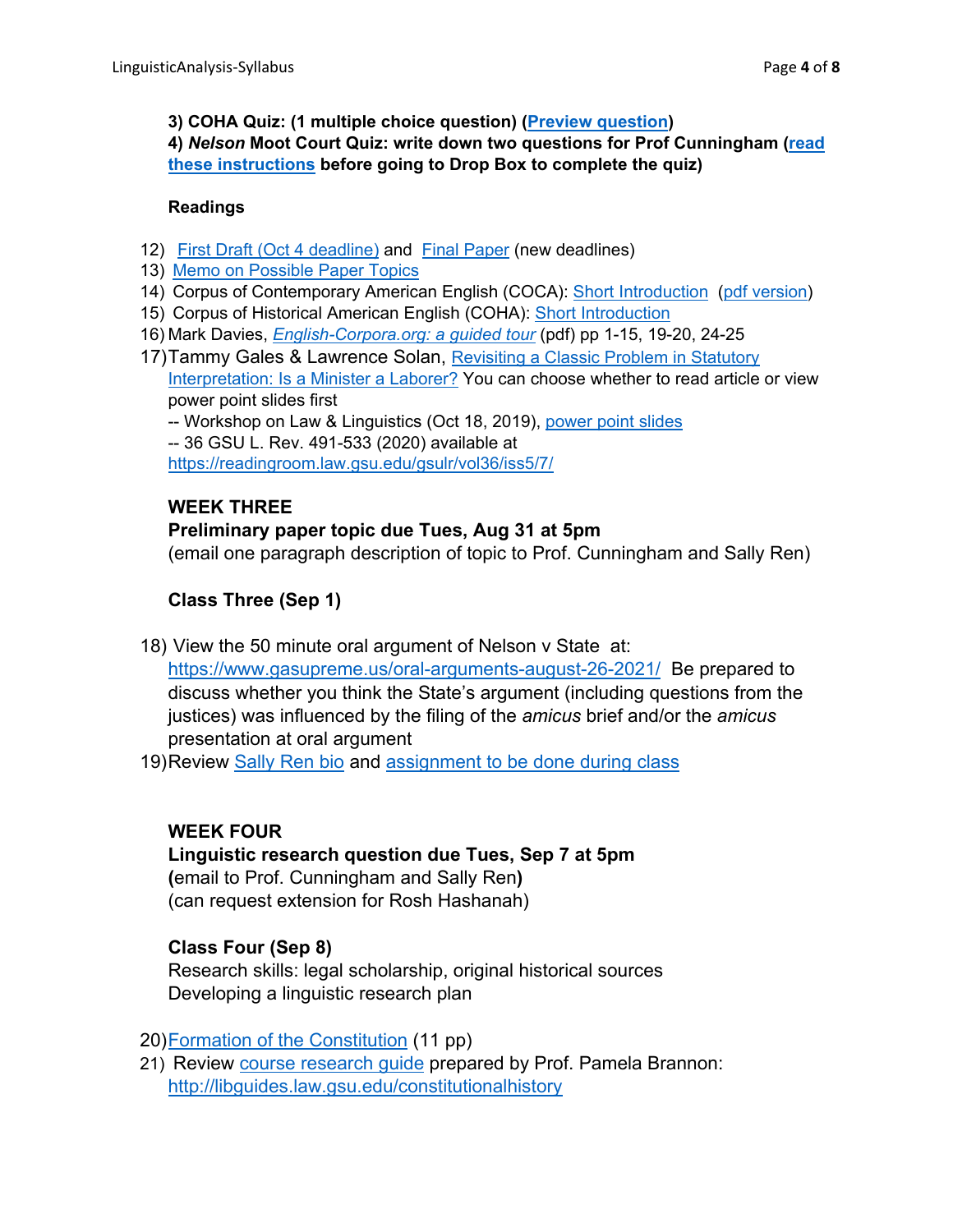- 22) Instructions for Preliminary Bibliography (due Mon, Sep 13 at 5pm submit to Assignment Drop Box)
- 23) Clark D. Cunningham & Jesse Egbert, *Using Empirical Data to Investigate the Original Meaning of "Emolument" in the Constitution*, 36 Georgia State Law Review 465 - 489 (2020) (skip or skim pp. 468-472) (focus on highlighted material as guide to developing a research question)
- 24) Rosamund Moon, What can a corpus tells us about lexis? (focus on pp. 202-207) (use Google/Wikipedia for unfamiliar linguistic terms – if still unclear, email Sally Ren)

#### **Week Five**

## **Preliminary bibliography due Mon, Sep 13 at 5pm**

(submit to Assignment Drop Box)

## **Class Five (Sep 15)**

Mandatory 10-minute meeting with Prof Cunningham and Sally Ren to review legal bibliography and progress on research plan (can request reschedule for Yom Kippur to earlier or later in the week) Make appointment on TWEN. No password – set up with waiting room

- 25) Cunningham & Ren, Some suggested initial steps in doing corpus research
- 26) Instructions for Linguistic Research Plan (due September 20)
- 27) *State v Nelson*, Supreme Court of Georgia (Sep. 8, 2021) (slip op. 11 double-spaced pages)

#### **Week Six**

#### **Linguistic research plan due Mon, Sep 20 at 5pm**

(submit to Assignment Drop Box)

#### **Class Six (Sep 22)**

#### **Make appointment on TWEN. No password – set up with waiting room**

Mandatory individual 15-minute meeting with Prof Cunningham and Sally Ren from 4pm – 6pm

28) Lawrence B. Solum, Surprising Originalism: The Regula Lecture, 9 ConLawNOW 235-277 (2018)

# **Week Seven**

# **Class 7 (Sep 29)**

**Arguments for an original public meaning approach to legal interpretation**  Guest Speaker: Georgia Chief Justice David E. Nahmias

Chief Justice Nahmias was a Supreme Court clerk to Justice Scalia when he dissented in *Smith v U.S* ("use a firearm"). He is the former United States Attorney for the Northern District of Georgia and served as Deputy Assistant Attorney General for the Criminal Division at the U.S. Department of Justice.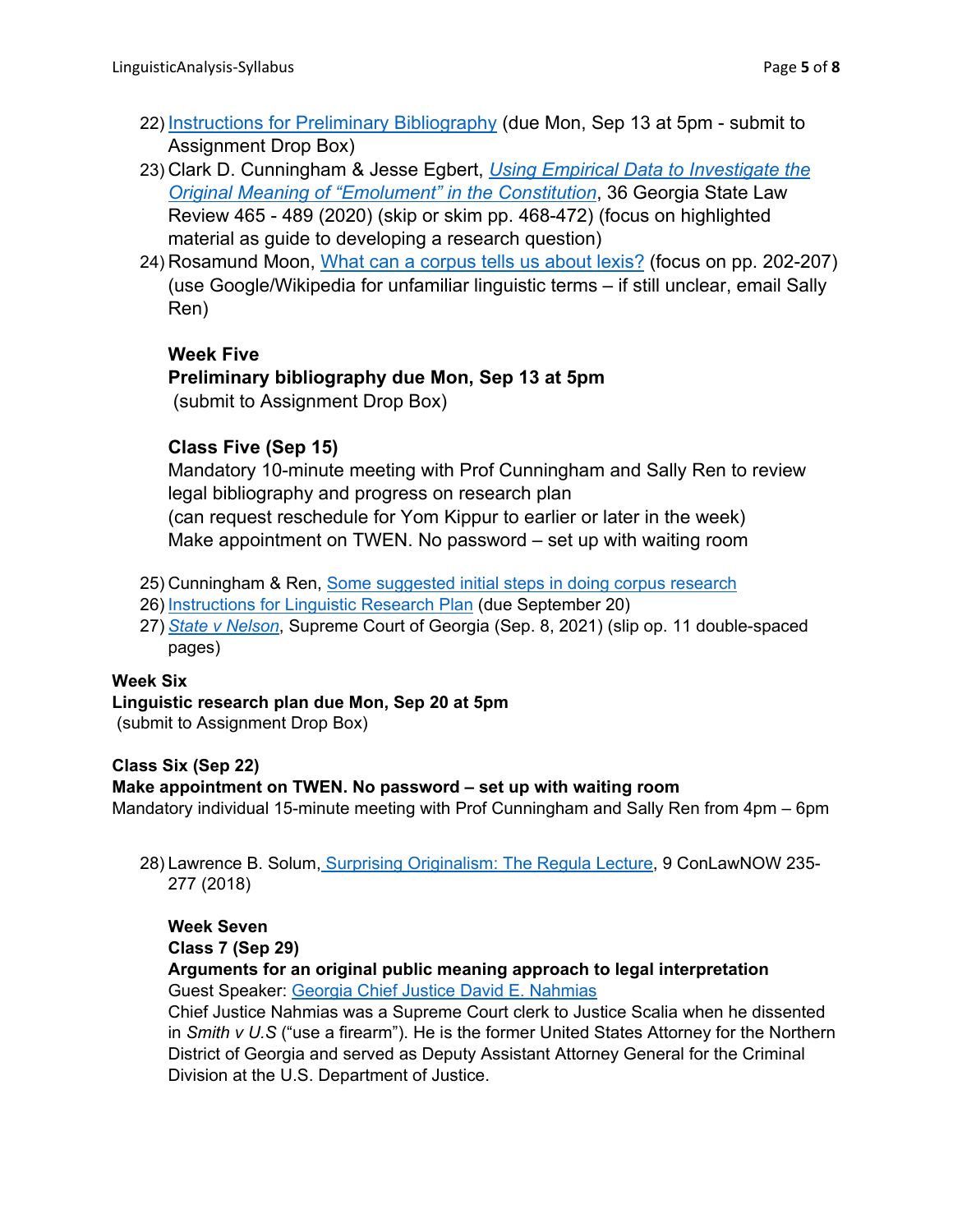- 29) Antonin Scalia, "Interpreting Constitutional Texts," *in* A Matter of Interpretation 37-47 (1997)
- 30) Review Justice Scalia's dissent in *Smith v United States*, 508 U.S. 223, 113 S.Ct. 2050 2060-63 (1993)
- 31) Neil M. Gorsuch, 2016 Sumner Canary Memorial Lecture: Of Lions and Bears, Judges and Legislators, and the Legacy of Justice Scalia, 66 Case Western L. Rev. 905-920 (2016)

#### **Week Eight**

**First draft of seminar paper due Mon, Oct 4 at 5pm – Grade reduced by one grade level (e.g. A to B) if late without good cause** 

**Instructions for First Draft (updated to Oct 4 deadline)** (Submit to Assignment Drop Box)

#### **Anonymous Midterm Evaluation due by 4pm, Oct 6.**

#### **Class 8 (Oct 6)**

Critiques of original public meaning approaches to legal interpretation

- 32) Eric Segall, Racist Roots of Originalism (Dorf on Law March 22, 2021), essay only comments are not assigned, http://www.dorfonlaw.org/2021/03/the-racist-roots-oforiginalism.html
- 33) Erwin Chemerinksy, Are Supreme Court justices 'partisan hacks'? All the evidence says yes (Los Angeles Times Sep. 19, 2021)
- 34) Michael C. Dorf, Why Not to Be an Originalist (Dorf on Law Nov. 14, 2019), essay only comments are not assigned, http://www.dorfonlaw.org/2019/11/why-not-to-beoriginalist.html
- 35) Richard S. Kay, Original Interpretation and Public Meaning, 103 Nw. U.L. Rev. 701 (2009)

#### **Week Nine**

**Graded first draft with comments posted in Assignment Drop Box, Tues. Oct 12** 

**Class 9 (Oct 13)** 

**Optional 15-minute meeting with Prof Cunningham & Sally Ren to review comments on first draft, discuss progress toward final draft from 4pm – 6pm** 

**Week Ten** 

**Class 10 (Oct 20)** 

**Critiques of application of corpus linguistics to the interpretation of legal texts**

- 36) Brian G. Slocum & Stefan Th. Gries, Judging Corpus Linguistics, 94 S. Cal. L. Rev. Postscript 13 (2020)
- 37) McBoyle v. United States, 283 U.S. 25, 51 S.Ct. 30 (1931) (1 page)
- 38) Discussion Problem: Vehicles in the Park (1 page) Vehicles in the Park Survey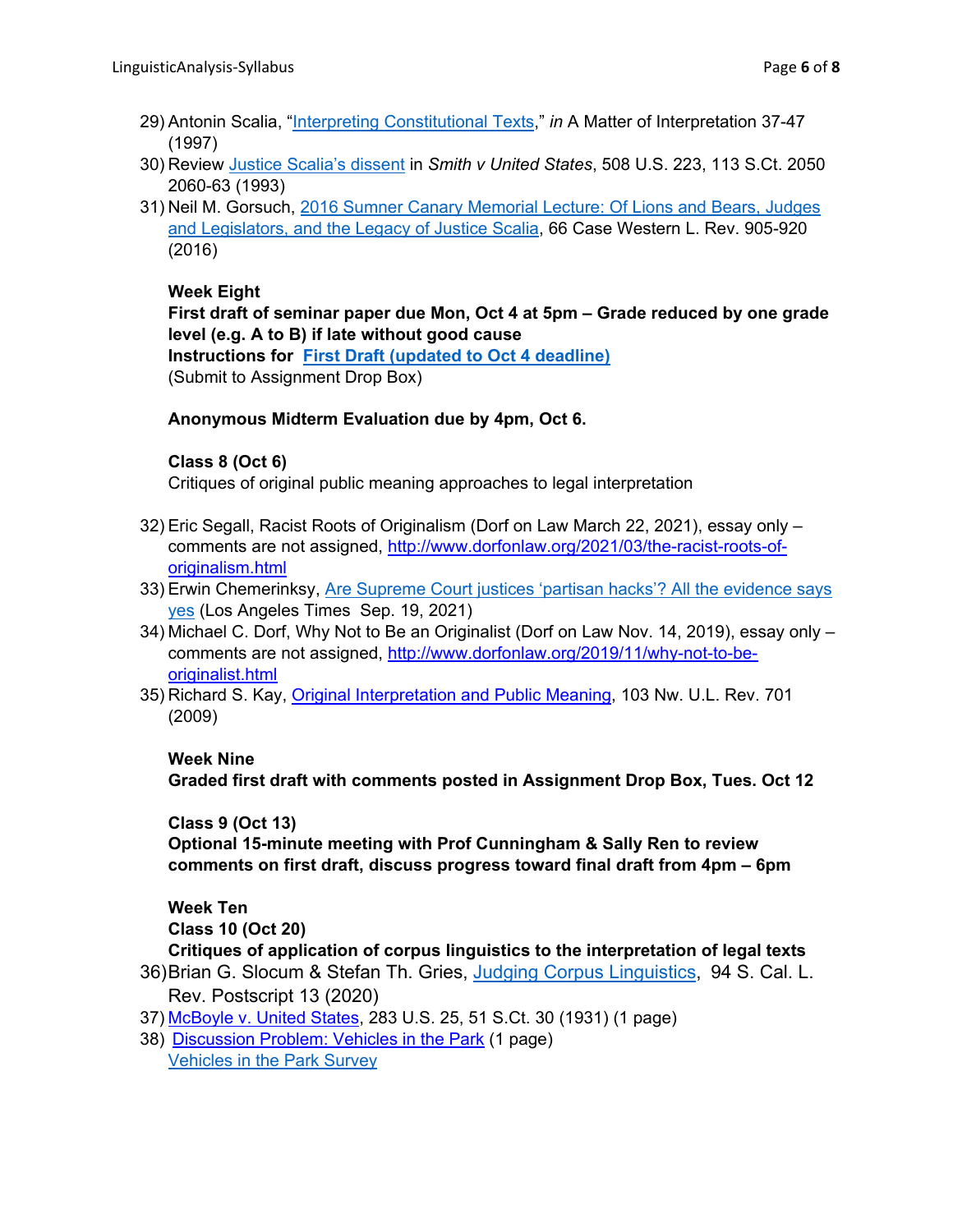- 39) Thomas R. Lee & Stephen C. Mouritsen, Judging Ordinary Meaning, 127 Yale L.J. 788, 836-45 (2018) Download slides for class discussion
- 40) Kevin P. Tobia, Testing Ordinary Meaning, 133 Harv. L. Rev. 726, 753-58 (2020).

#### **Week Eleven**

 **Instructions for Week Eleven Assignments Instructions for Final Paper (updated with current deadlines) Draft abstract and draft power point presentation due Mon, Oct 25 at 5pm**  (Post to your forum on TWEN)

**Comments on colleague's abstract and power point due Wed, Oct 27 at noon Point penalties for late submission** 

Separate Assignment Drop Boxes – ALSO post to colleague's forum

 **Instructions for Week Eleven Assignments Instructions for Final Paper (new deadlines)**

**Class 11 (Oct 27) Practice power point presentations** 

**Week Twelve Final paper, abstract and draft power point presentation due Mon, Nov 1 at 5pm Separate Assignment Drop Boxes for final paper/abstract and draft power point** 

**Class 12 (Nov 3) Individual 15-minute meetings with Prof Cunningham to finalize presentation from 4pm – 6pm** 

**Week Thirteen**  Full schedule details for Nov 10 and 17

**Class 13 (Nov 10)** (Three 25-minute presentations) **Mandatory attendance for all students**  Presentations to expert panel 4:10 pm – 5:30 pm Justice Verda M. Colvin (Supreme Court of Georgia) Judge Jill A. Pryor (US Court of Appeals, 11<sup>th</sup> Circuit) (official 11<sup>th</sup> Circuit bio) (additional information) Judge Andrew A. Pinson (Court of Appeals of Georgia) Professor Ute Roemer (GSU Department of Applied Linguistics and ESL)

4:10 Ray-Kelle Preston 4:35 Madison Caito 5:05 Madison Gibbs